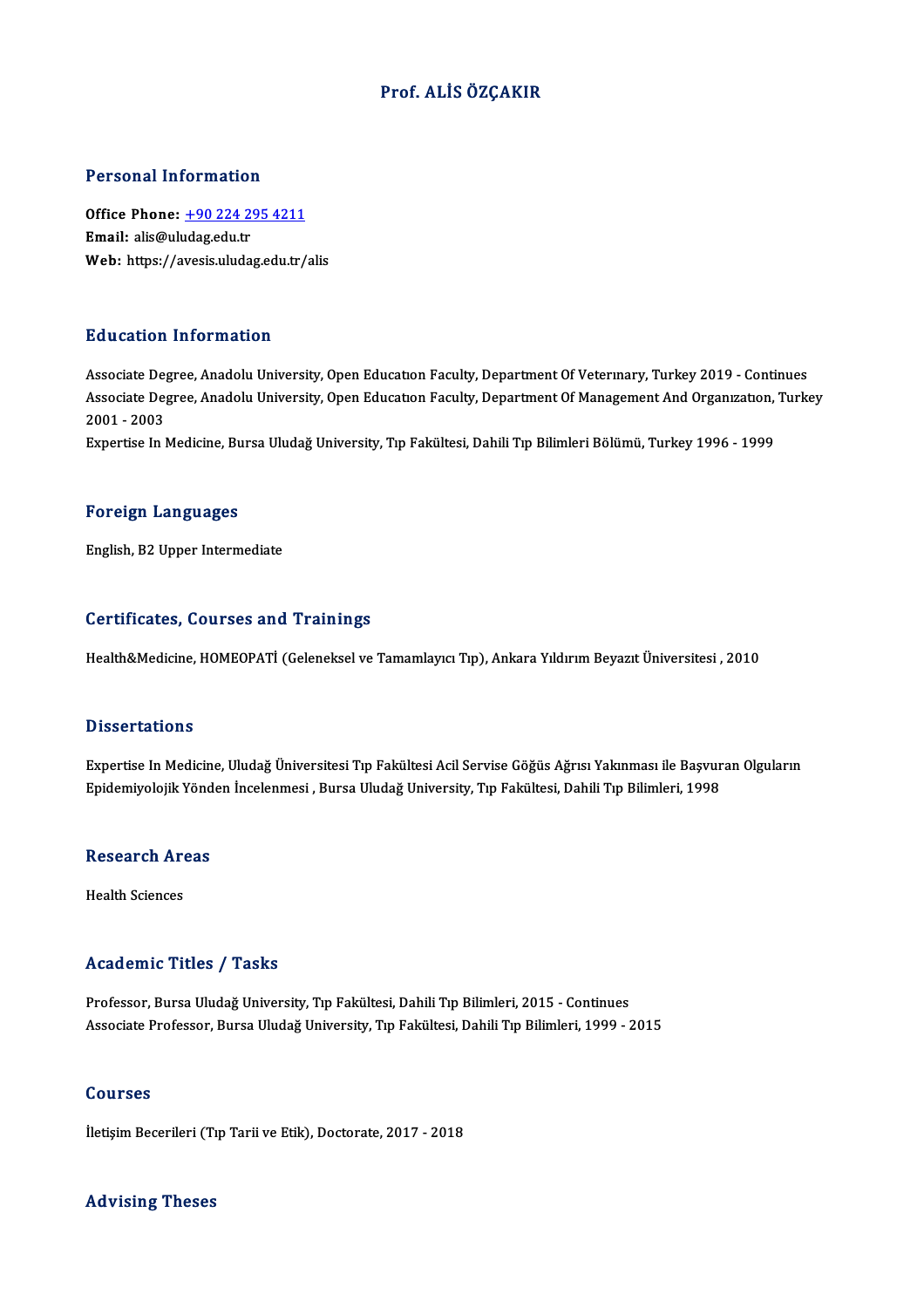ÖZÇAKIR A., Tıp fakültesi öğrencilerinde sağlıklı yaşam davranışları ve tıp eğitimi ile ilişkisi, Expertise In Medicine,<br>A CEVLAN(Student), 2016 ÖZÇAKIR A., Tıp fakültesi ö<br>A.CEYLAN(Student), 2016<br>ÖZCAKIR A. Hudağ Üniyen ÖZÇAKIR A., Tıp fakültesi öğrencilerinde sağlıklı yaşam davranışları ve tıp eğitimi ile ilişkisi, Expertise In Me<br>A.CEYLAN(Student), 2016<br>ÖZÇAKIR A., Uludağ Üniversitesi öğrencilerinde yeme bozukluklarının araştırılması, E

A.CEYLAN(Student), 2016<br>ÖZÇAKIR A., Uludağ Üniversitesi öğrencilerinde yeme bozukluklarının araştırılması, Expertise In Medicine,<br>B.IŞIK(Student), 2009 ÖZÇAKIR A., Uludağ Üniversitesi öğrencilerinde yeme bozukluklarının araştırılması, Expertise In Medicine,<br>B.IŞIK(Student), 2009<br>ÖZÇAKIR A., Orhangazi ve Fethiye aile hekimliği merkezlerine başvuran yaşlılarda depresyon sık

B.IŞIK(Student), 2009<br>ÖZÇAKIR A., Orhangazi ve Fethiye aile hekimliği merkezlerine başvuran yaşlıla<br>etkenlerinin araştırılması, Expertise In Medicine, N.ÇALIŞKAN(Student), 2007

# etkenlerinin araşurılması, experuse in medicine, N.ÇALIŞKAN(Student), 2007<br>Articles Published in Journals That Entered SCI, SSCI and AHCI Indexes

rticles Published in Journals That Entered SCI, SSCI and<br>I. Subjective Well-Being among Primary Health Care Patients<br>OZCAKIRA, Desen E.O. Cekir Y.T., BAYRAM ABLI N. Bikel N. Stoo Tubilonou in Journalis That affect out bory bound.<br>Subjective Well-Being among Primary Health Care Patie:<br>ÖZÇAKIR A., Dogan F. O. , Cakir Y. T. , BAYRAM ARLI N., Bilgel N. Subjective Well-Being among Primary Health Ca<br>ÖZÇAKIR A., Dogan F. O. , Cakir Y. T. , BAYRAM ARLI N.,<br>PLOS ONE, vol.9, no.12, 2014 (Journal Indexed in SCI)<br>Educating Modical Students shout the Bersonal II. Educating Medical Students about the Personal Meaning of Terminal Illness Using the Film, "Wit"<br>ÖZÇAKIR A., Bilgel N. PLOS ONE, vol 9, no.12, 2014 (Journal Indexed in SCI) Educating Medical Students about the Personal Meaning of Terminal Illness Using<br>ÖZÇAKIR A., Bilgel N.<br>JOURNAL OF PALLIATIVE MEDICINE, vol.17, no.8, pp.913-917, 2014 (Journal Indexed in SCI)<br>Pesidents' views shout family me ÖZÇAKIR A., Bilgel N.<br>JOURNAL OF PALLIATIVE MEDICINE, vol.17, no.8, pp.913-917, 2014 (Journal In<br>III. Residents' views about family medicine specialty education in Turkey<br>IIZUNER A. TORSEVER E. B. ÜNU ÜQĞLU İ. CAYLAN A. Do JOURNAL OF PALLIATIVE MEDICINE, vol.17, no.8, pp.913-917, 2014 (Journal Indexed in SCI)<br>Residents' views about family medicine specialty education in Turkey<br>UZUNER A., TOPSEVER F. P. , ÜNLÜOĞLU İ., ÇAYLAN A., Dagdeviren N. Residents' views a<br>UZUNER A., TOPSEVI<br>Ozdemir H., Ersoy F.<br>PMC MEDICAL EDUC UZUNER A., TOPSEVER F. P. , ÜNLÜOĞLU İ., ÇAYLAN A., Dagdeviren<br>Ozdemir H., Ersoy F.<br>BMC MEDICAL EDUCATION, vol.10, 2010 (Journal Indexed in SCI)<br>Pody fat distribution bas no effect an serum visfatin levels Ozdemir H., Ersoy F.<br>BMC MEDICAL EDUCATION, vol.10, 2010 (Journal Indexed in SCI)<br>IV. Body fat distribution has no effect on serum visfatin levels in healthy female subjects<br>FRSOV C. Sadilogly C. Orban H. Cucly M. SARANDÖL BMC MEDICAL EDUCATION, vol.10, 2010 (Journal Indexed in SCI)<br>Body fat distribution has no effect on serum visfatin levels in healthy female subject<br>ERSOY C., Sadikoglu G., Orhan H., Guclu M., SARANDÖL E., Akgun M. D. , ÖZÇ Body fat distribution has no effect on serum visfatin levels<br>ERSOY C., Sadikoglu G., Orhan H., Guclu M., SARANDÖL E., Akgun M.<br>CYTOKINE, vol.49, no.3, pp.275-278, 2010 (Journal Indexed in SCI)<br>Mammagraphy Utilization among ERSOY C., Sadikoglu G., Orhan H., Guclu M., SARANDÖL E., Akgun M. D. , ÖZÇAKIR A., Imamoglu S.<br>CYTOKINE, vol.49, no.3, pp.275-278, 2010 (Journal Indexed in SCI)<br>V. **Mammography Utilization among Turkish Women** Sadikoglu G., ÖZÇAKIR A., Dogan F., Gokgoz S., Bilgel N. Mammography Utilization among Turkish Women<br>Sadikoglu G., ÖZÇAKIR A., Dogan F., Gokgoz S., Bilgel N.<br>ASIAN PACIFIC JOURNAL OF CANCER PREVENTION, vol.11, no.2, pp.377-381, 2010 (Journal Indexed in SCI)<br>The prevelence and cl Sadikoglu G., ÖZÇAKIR A., Dogan F., Gokgoz S., Bilgel N.<br>ASIAN PACIFIC JOURNAL OF CANCER PREVENTION, vol.11, no.2, pp.377-381, 2010 (Journal Indexed in SCI)<br>VI. The prevalence and clinical features of restless legs syndrom ASIAN PACIFIC JOURNAL OF CA<br>The prevalence and clinical<br>Orhangazi, Bursa in Turkey<br>Frer S. Korli N. ZABIEOČI U.M The prevalence and clinical features of restles:<br>Orhangazi, Bursa in Turkey<br>Erer S., Karli N., ZARİFOĞLU M., ÖZÇAKIR A., Yildiz D.<br>NEUPOLOCY INDIA, YOLEZ no 6, np 729, 722, 2009 (İ Orhangazi, Bursa in Turkey<br>Erer S., Karli N., ZARİFOĞLU M., ÖZÇAKIR A., Yildiz D.<br>NEUROLOGY INDIA, vol.57, no.6, pp.729-733, 2009 (Journal Indexed in SCI)<br>Clinical Characteristics of Essential and Physiological Tramer in O Erer S., Karli N., ZARİFOĞLU M., ÖZÇAKIR A., Yildiz D.<br>NEUROLOGY INDIA, vol.57, no.6, pp.729-733, 2009 (Journal Indexed in SCI)<br>VII. Clinical Characteristics of Essential and Physiological Tremor in Orhangazi District **NEUROLOGY INDIA, vol.57, no<br>Clinical Characteristics of<br>A Population Based Study**<br>Fron S. ZARIEOČUJM, Korli N Clinical Characteristics of Essential and Physiological Trem<br>A Population Based Study<br>Erer S., ZARİFOĞLUM., Karli N., ÖZÇAKIR A., Cavdar C., Ocakoglu G.<br>JOUPMAL OE NEUPOLOCICAL SCIENCES TURKISH xal 26 no 2 nn A Population Based Study<br>Erer S., ZARİFOĞLU M., Karli N., ÖZÇAKIR A., Cavdar C., Ocakoglu G.<br>JOURNAL OF NEUROLOGICAL SCIENCES-TURKISH, vol.26, no.2, pp.120-130, 2009 (Journal Indexed in SCI) Erer S., ZARİFOĞLU M., Karli N., ÖZÇAKIR A., Cavdar C., Ocakoglu G.<br>JOURNAL OF NEUROLOGICAL SCIENCES-TURKISH, vol.26, no.2, pp.120-130, 2009 (Journal Indexed in SCI)<br>VIII. The Knowledge and Attitudes about Mammography **JOURNAL OF NEUROLOGI<br>The Knowledge and Att<br>Family Medicine Clinic<br>Sedikogly C. ÖZCAKIR A** The Knowledge and Attitudes about Mammogr<br>Family Medicine Clinic<br>Sadikoglu G., ÖZÇAKIR A., BAYRAM ARLI N., Bilgel N.<br>PREAST JOUPNAL, vol 14, po 6, pp 601, 602, 2008 (k Family Medicine Clinic<br>Sadikoglu G., ÖZÇAKIR A., BAYRAM ARLI N., Bilgel N.<br>BREAST JOURNAL, vol.14, no.6, pp.601-602, 2008 (Journal Indexed in SCI) Sadikoglu G., ÖZÇAKIR A., BAYRAM ARLI N., Bilgel N.<br>BREAST JOURNAL, vol.14, no.6, pp.601-602, 2008 (Journal Indexed in SCI)<br>IX. Attitudes of Turkish men toward wife beating: A study from Bursa, Turkey<br>ÖZCAKIR A. BAYRAM ARL BREAST JOURNAL, vol.14, no.6, pp.601-602, 2008 (Journal Ind<br>Attitudes of Turkish men toward wife beating: A study<br>ÖZÇAKIR A., BAYRAM ARLI N., Ergin N., Selimoglu K., Bilgel N.<br>JOURNAL OF FAMILY VIOLENCE vol.22, no.7, np.62 Attitudes of Turkish men toward wife beating: A study from Bursa, Turkey<br>ÖZÇAKIR A., BAYRAM ARLI N., Ergin N., Selimoglu K., Bilgel N.<br>JOURNAL OF FAMILY VIOLENCE, vol.23, no.7, pp.631-638, 2008 (Journal Indexed in SSCI)<br>Wh ÖZÇAKIR A., BAYRAM ARLI N., Ergin N., Selimoglu K., Bilgel N.<br>JOURNAL OF FAMILY VIOLENCE, vol.23, no.7, pp.631-638, 2008 (Journal Indexed in Medicine Use? - Prevalence and Related Factors<br>X. What Influences Herbal Medicine JOURNAL OF FAMILY VIOLENCE, vol.23, no.7, pp.631-638, 2008 (Journal Indexed in<br>What Influences Herbal Medicine Use? - Prevalence and Related Factors<br>AYDIN S., Bozkaya A. O. , MAZICIOĞLU M. M. , Gemalmaz A., ÖZÇAKIR A., ÖZT What Influences Herbal Medicine Use? - Prevalence and Related Factors<br>AYDIN S., Bozkaya A. O. , MAZICIOĞLU M. M. , Gemalmaz A., ÖZÇAKIR A., ÖZTÜRK A.<br>TURKISH JOURNAL OF MEDICAL SCIENCES, vol.38, no.5, pp.455-463, 2008 (Jou AYDIN S., Bozkaya A. O. , MAZICIOĞLU M. M. , Gemalmaz A., ÖZÇAKIR A., ÖZTÜRK A.<br>TURKISH JOURNAL OF MEDICAL SCIENCES, vol.38, no.5, pp.455-463, 2008 (Journal Indexed in SCI)<br>XI. Getting better or worse? General health statu TURKISH JOURNAL OF MEDICAL SCIENCES, vol.38, no.5, pp.455-463<br>Getting better or worse? General health status of 9(th) grad<br>Alper Z., Ozdemir H., Uncu Y., Özçakır A., Sadikoglu G., Bayram Arlı N.<br>THESCIENTIEICWORL DIQURNAL, Getting better or worse? General health status of 9(th) grade students in<br>Alper Z., Ozdemir H., Uncu Y., Özçakır A., Sadikoglu G., Bayram Arlı N.<br>THESCIENTIFICWORLDJOURNAL, vol.8, pp.313-330, 2008 (Journal Indexed in SCI)<br> Alper Z., Ozdemir H., Uncu Y., Özçakır A., Sadikoglu G., Bayram Arlı N.<br>THESCIENTIFICWORLDJOURNAL, vol.8, pp.313-330, 2008 (Journal Indexed in SCI<br>XII. Turkish general practitioners and complementary/alternative medici THESCIENTIFICWORLDJOURNAL, vol.8, pp.313-330, 2008 (Journal Indexed in SCI) Journal of Alternative and Complementary Medicine, vol.13, no.9, pp.1007-1010, 2007 (Journal Indexed in SCI<br>Expanded) Ozcakir A., Sadikoglu G., Bayram N., Mazıcıoğlu M. M., Bilgel N., Beyhan I.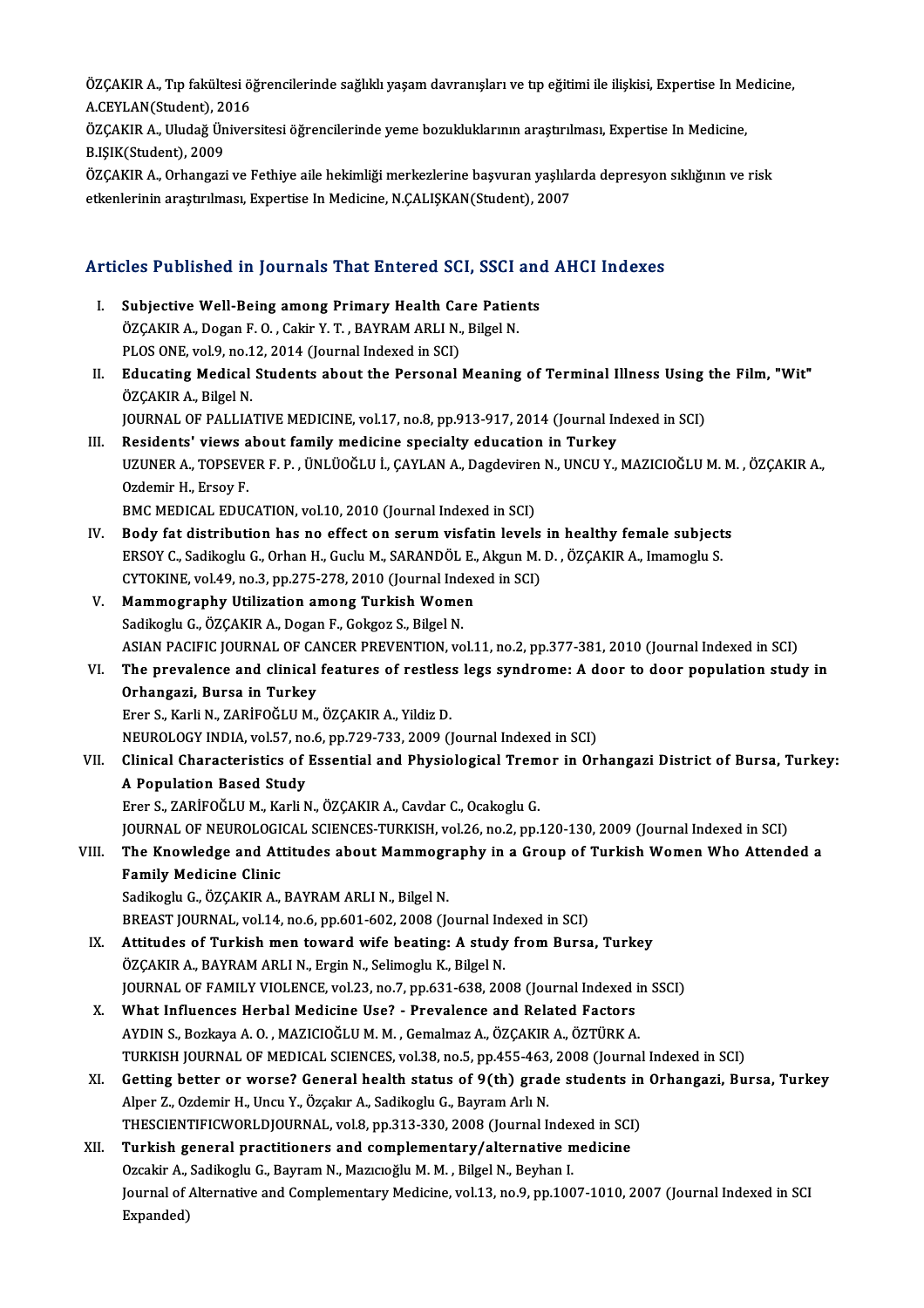- XIII. To evaluate the differences of risk factors in patients with lower extremity venous disease<br>Sedikash C. Ozcalin A. Ersan L. Oskaya C. Sedikash Y. M. To evaluate the differences of risk factors in patien<br>Sadikoglu G., Ozcakir A., Ercan I., Ozkaya G., Sadikoglu Y. M.<br>SAUDI MEDICAL JOUPNAL, vol 28, po 8, pp.1257, 1262, 200 To evaluate the differences of risk factors in patients with lower extremity<br>Sadikoglu G., Ozcakir A., Ercan I., Ozkaya G., Sadikoglu Y. M.<br>SAUDI MEDICAL JOURNAL, vol.28, no.8, pp.1257-1262, 2007 (Journal Indexed in SCI)<br>P Sadikoglu G., Ozcakir A., Ercan I., Ozkaya G., Sadikoglu Y. M.<br>SAUDI MEDICAL JOURNAL, vol.28, no.8, pp.1257-1262, 2007 (Journal Indexed in SCI)<br>XIV. Perceptions of family medicine and career choice among first year medical
- SAUDI MEDICAL JOURNAL, vol.28, no.8, pp.1257-1:<br>Perceptions of family medicine and career ch<br>sectional survey in a Turkish medical school<br>Ozeakir A. Yanha L. Erean L. **Perceptions of family me<br>sectional survey in a Tur<br>Ozcakir A., Yaphe J., Ercan I.<br>COLLECUIM ANTROPOLOCI** sectional survey in a Turkish medical school<br>Ozcakir A., Yaphe J., Ercan I.<br>COLLEGIUM ANTROPOLOGICUM, vol.31, no.2, pp.595-600, 2007 (Journal Indexed in SSCI)<br>Doss the anatomisal losalization of lower extremity veneus dise
- Ozcakir A., Yaphe J., Ercan I.<br>COLLEGIUM ANTROPOLOGICUM, vol.31, no.2, pp.595-600, 2007 (Journal Indexed in SSCI)<br>XV. Does the anatomical localization of lower extremity venous diseases affect the quality of life?<br>Sadikogl COLLEGIUM ANTROPOLOGICUM, vol.31, no.2, pp.595-<br>Does the anatomical localization of lower extre<br>Sadikoglu G., Ozcakir A., Ercan I., Yildiz C., Sadikoglu Y. Does the anatomical localization of lower extremity venous diseases affect th<br>Sadikoglu G., Ozcakir A., Ercan I., Yildiz C., Sadikoglu Y.<br>SAUDI MEDICAL JOURNAL, vol.27, no.11, pp.1683-1687, 2006 (Journal Indexed in SCI)<br>Pr Sadikoglu G., Ozcakir A., Ercan I., Yildiz C., Sadikoglu Y.<br>SAUDI MEDICAL JOURNAL, vol.27, no.11, pp.1683-1687, 2006 (Journal Indexed in SCI)<br>XVI. Pregnant women quit smoking; What about fathers? Survey study in Bursa Regi
- SAUDI MEDICAL JOURNAL, vol.27, no.11, pp.1<br>Pregnant women quit smoking; What ab<br>Uncu Y., Ozcakir A., Ercan K., Bilgel N., Uncu G.<br>CROATIAN MEDICAL JOURNAL, vol.46, no.5, n Pregnant women quit smoking; What about fathers? Survey study in Bursa Re<br>Uncu Y., Ozcakir A., Ercan K., Bilgel N., Uncu G.<br>CROATIAN MEDICAL JOURNAL, vol.46, no.5, pp.832-837, 2005 (Journal Indexed in SCI) CROATIAN MEDICAL JOURNAL, vol.46, no.5, pp.832-837, 2005 (Journal Indexed in SCI)<br>Articles Published in Other Journals

- rticles Published in Other Journals<br>I. Tıp Fakültesi 6. Sınıf Öğrencilerinin İletişim ve Beden Dili ile İlgili Düşünceleri: Kesitsel Çalışma<br>Kavahaslı C. ATICLE ÖZCAKIRA xtes 1 asmsnea in Stner jea<br>Tıp Fakültesi 6. Sınıf Öğrencile<br>Kayabaşlı G., ATICI E., ÖZÇAKIR A.<br>Türkiye Klinikleri Tıp Etiği Hulpılı Tıp Fakültesi 6. Sınıf Öğrencilerinin İletişim ve Beden Dili ile İlgili Düşünceleri: Kesitsel Çalışma<br>Kayabaşlı G., ATICI E., ÖZÇAKIR A.<br>Türkiye Klinikleri Tıp Etiği-Hukuku Tarihi Dergisi, vol.30, no.1, pp.15-25, 2022 (Oth Kayabaşlı G., ATICI E., ÖZÇAKIR A.<br>Türkiye Klinikleri Tıp Etiği-Hukuku Tarihi Dergisi, vol.30, no.1, pp.15-25, 2022 (Other Refereed National Jou<br>II. Attitudes of Adult Patients Applying to Family Medicine Outpatient Clinic
- Türkiye Klinikleri Tıp Etiği-Hukuku Tarihi Dergisi, vol.30, r<br>Attitudes of Adult Patients Applying to Family Med<br>KARACİF F., ÇELİKCAN G., ÖZÇAKIR A., UNCU Y., ALPER Z.<br>Turkich Journal of Family Medicine and Primary Care vo Attitudes of Adult Patients Applying to Family Medicine Outpatient Clinic on Healthy Nutrition<br>KARACİF F., ÇELİKCAN G., ÖZÇAKIR A., UNCU Y., ALPER Z.<br>Turkish Journal of Family Medicine and Primary Care, vol.14, no.4, pp.50 KARACIF<br>Turkish Jo<br>Journals)<br>The enile Journals)<br>III. The epilepsy case of childhood in a patient admitted because of headache to the primary care
- SERİNÇAY H., ÇELİKCAN G., UNCU Y., ÖZÇAKIR A., ALPER Z. The epilepsy case of childhood in a patient admitted because of headache to the primary care<br>SERİNÇAY H., ÇELİKCAN G., UNCU Y., ÖZÇAKIR A., ALPER Z.<br>Journal of Clinical Medicine of Kazakhstan, vol.3, no.53, pp.47-49, 2019 SERİNÇAY H., ÇELİKCAN G., UNCU Y., ÖZÇAKIR A., AI<br>Journal of Clinical Medicine of Kazakhstan, vol.3, no.<br>IV. ADOLESAN İLE İLETİŞİM VE ETİK SORUNLAR
- Journal of Clinical Medicin<br>ADOLESAN İLE İLETİŞİ<br>ÇELİKCAN G., ÖZÇAKIR A.<br>türkiye klinikleri, np.60,64 ADOLESAN İLE İLETİŞİM VE ETİK SORUNLAR<br>ÇELİKCAN G., ÖZÇAKIR A.<br>türkiye klinikleri, pp.60-64, 2018 (Other Refereed National Journals)<br>Yoskikita Akılaı İlas Kullanımı, Bational drug usa in aldarlu.
- CELİKCAN G., ÖZÇAKIR A.<br>türkiye klinikleri, pp.60-64, 2018 (Other Refereed National Journals<br>V. Yaşlılıkta Akılcı İlaç Kullanımı. Rational drug use in elderly.<br>ÖZCAKIB A. seliksen z. türkiye klinikleri, pp.60<br>Yaşlılıkta Akılcı İlaç |<br>ÖZÇAKIR A., çelikcan g.<br>Turkiye Klinikleri I Far Yaşlılıkta Akılcı İlaç Kullanımı. Rational drug use in elderly.<br>ÖZÇAKIR A., çelikcan g.<br>Turkiye Klinikleri J Fam Med-Special Topics, vol.8, no.3, pp.215-219, 2018 (Other Refereed National Journals)<br>Dennesyonda Örkyym «İnti

- ÖZÇAKIR A., çelikcan g.<br>Turkiye Klinikleri J Fam Med-Speci.<br>VI. Depresyonda Özkıyım /İntihar<br>UNCU Y., ÖZÇAKIR A. Turkiye Klinikleri J Fa<br>Depresyonda Özkıy<br>UNCU Y., ÖZÇAKIR A.<br>Turkiye Klinikleri LEG Depresyonda Özkıyım /İntihar<br>UNCU Y., ÖZÇAKIR A.<br>Turkiye Klinikleri J Fam Med-Special Topics, vol.8, no.1, pp.63-68, 2017 (Other Refereed National Journals)<br>Eunstional bealth literasy in a group of Turkish patients: A pile UNCU Y., ÖZÇAKIR A.<br>Turkiye Klinikleri J Fam Med-Special Topics, vol.8, no.1, pp.63-68, 2017 (Other Re<br>VII. Functional health literacy in a group of Turkish patients: A pilot study<br>Pilgel N. Sarlut B. Bilgel H. ÖZCAKIB A
- Turkiye Klinikleri J Fam Med-Special Top<br>Functional health literacy in a grou<br>Bilgel N., Sarkut P., Bilgel H., ÖZÇAKIR A.<br>COCENT SOCIAL SCIENCES, vol 2, 2017 ( Functional health literacy in a group of Turkish patients: .<br>Bilgel N., Sarkut P., Bilgel H., ÖZÇAKIR A.<br>COGENT SOCIAL SCIENCES, vol.3, 2017 (Journal Indexed in ESCI)<br>Turkish Versian of the Jefferson Ssale of Emnathy Baysh
- Bilgel N., Sarkut P., Bilgel H., ÖZÇAKIR A.<br>COGENT SOCIAL SCIENCES, vol.3, 2017 (Journal Indexed in ESCI)<br>VIII. Turkish Version of the Jefferson Scale of Empathy Psychometric Properties<br>BİLGEL N. G. , ÖZÇAKIR A. COGENT SOCIAL SCIENCE:<br>Turkish Version of the<br>BİLGEL N. G. , ÖZÇAKIR A.<br>European Scientific Journe European Scientific Journal, vol.13, no.20, pp.101-111, 2017 (Refereed Journals of Other Institutions)
	- IX. Depression and anxiety among medical students: Examining scores of the beck depression and European Scientific Journal, vol.13, no.20, pp.101-111, 2017 (Refereed Journals of Other Institutions)<br>Depression and anxiety among medical students: Examining scores of the beck depression<br>anxiety inventory and the depres Depression and anxiety a<br>anxiety inventory and the<br>Ediz B., ÖZÇAKIR A., Bilgel N.<br>COCENT PSYCHOLOCY, vol.4 anxiety inventory and the depression anxiety and stre<br>Ediz B., ÖZÇAKIR A., Bilgel N.<br>COGENT PSYCHOLOGY, vol.4, 2017 (Journal Indexed in ESCI)<br>The relationship between subjective well being and en

Ediz B., ÖZÇAKIR A., Bilgel N.<br>COGENT PSYCHOLOGY, vol.4, 2017 (Journal Indexed in ESCI)<br>X. The relationship between subjective well-being and empathy among Turkish medical students<br>ÖZCAKIR A. PÜLENTE, BÜLCEL N.C. COGENT PSYCHOLOGY, vol.4, 2017 (Journal of The relationship between subject<br>ÖZÇAKIR A., BÜLENT E., BİLGEL N. G.<br>MedEdBublish 2016 (Befersed Jeurn The relationship between subjective well-being and em<br>ÖZÇAKIR A., BÜLENT E., BİLGEL N. G.<br>MedEdPublish, 2016 (Refereed Journals of Other Institutions)<br>Heelth Lesus of Control Heelth Belated Behaviours and

MedEdPublish, 2016 (Refereed Journals of Other Institutions)

ÖZÇAKIR A., BÜLENT E., BİLGEL N. G.<br>MedEdPublish, 2016 (Refereed Journals of Other Institutions)<br>XI. Health Locus of Control,Health Related Behaviours and Demographic Factors: A Study in a Turkish<br>Population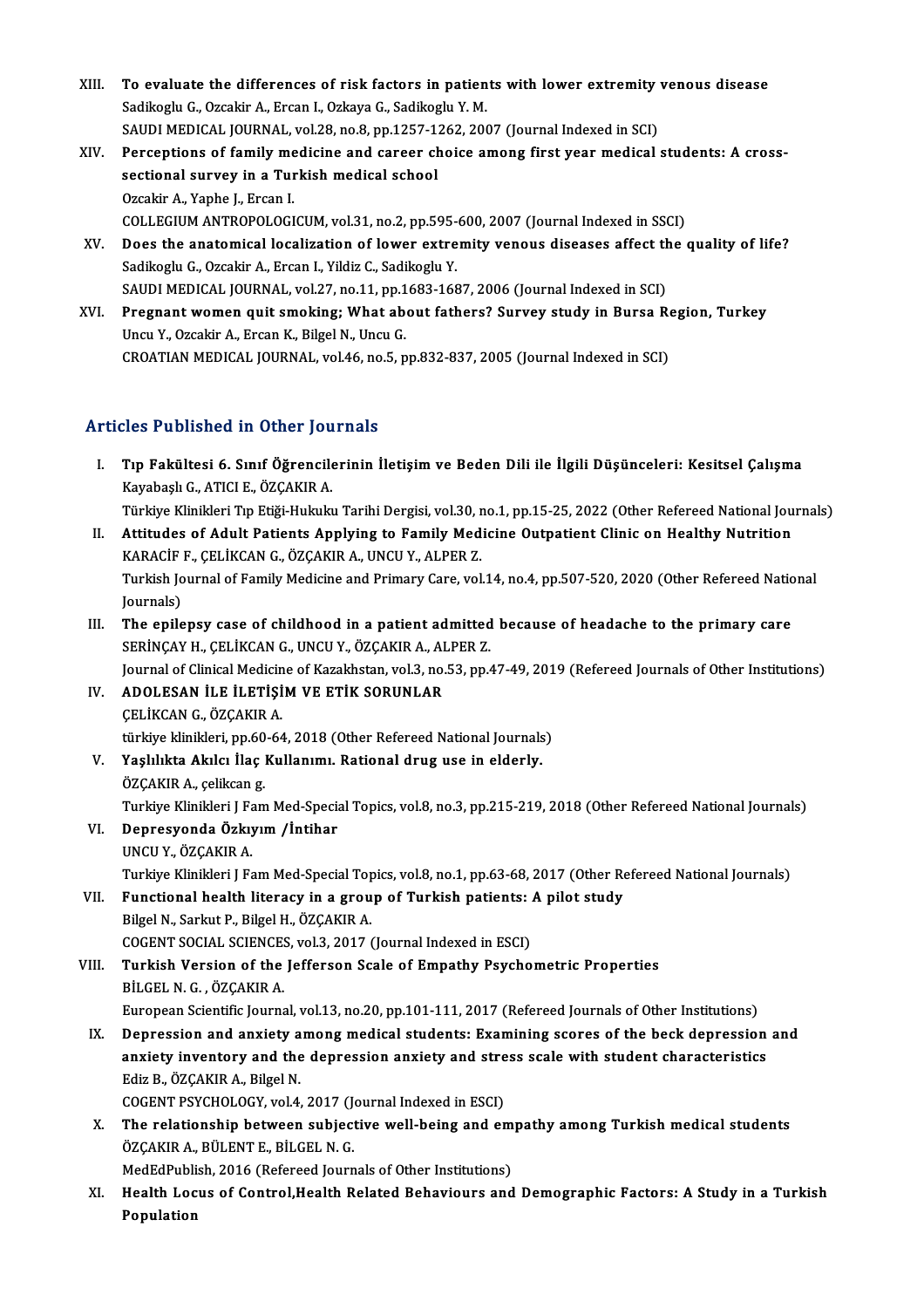ÖZÇAKIR A., OFLU DOĞAN F., BAYRAM N., BİLGEL N. G.<br>Pritish Journal of Medicine and Medical Bessarsh vel 4

British Journal of Medicine and Medical Research, vol.4, no.21, pp.3856-3869, 2014 (Refereed Journals of Other<br>Institutions) ÖZÇAKIR A., (<br>British Journ<br>Institutions)<br>Health Leav British Journal of Medicine and Medical Research, vol.4, no.21, pp.3856-3869, 2014 (Refereed Journals of Other<br>Institutions)<br>XII. Health Locus of Control, Health Related Behaviors and Demographic Factors: A Study in a Turk

# Institutions)<br>Health Locu<br>Population.<br>ÖZCAKIR A Health Locus of Control, Health Related Behav<br>Population.<br>ÖZÇAKIR A., Doğan Oflu F., BAYRAM N., BİLGEL N. G.<br>Pritish Journal of Medicine Medical Bessarsh vel 4. r

Population.<br>ÖZÇAKIR A., Doğan Oflu F., BAYRAM N., BİLGEL N. G.<br>British Journal of Medicine Medical Research, vol.4, no.21, pp.3856-3869, 2014 (Refereed Journals of Other<br>Institutions) ÖZÇAKIR A., I<br>British Journ<br>Institutions)<br>Health Bala British Journal of Medicine Medical Research, vol.4, no.21, pp.3856-3869, 2014 (Refereed Jou<br>Institutions)<br>XIII. Health Related Quality of Life among Breast Cancer Patients: a Study from Turkey<br>Calsgan M.S. Sodikegiv C. Be

- Institutions)<br>Health Related Quality of Life among Breast Cancer Patients: a Study from Turl<br>Gökgöz M. Ş. , Sadıkoğlu G., Paksoy E., Güneytepe Ü., Özçakır A., Bayram Arlı N., Bilgel N. G.<br>Clabel Journal of Health Science, Gökgöz M. Ş. , Sadıkoğlu G., Paksoy E., Güneytepe Ü., Özçakır A., Bayram Arlı N., Bilgel N. G.<br>Global Journal of Health Science, vol.3, no.2, pp.140-152, 2011 (Refereed Journals of Othe<br>XIV. Career Perceptions and Sati
- Global Journal of Health Science, vol.3, no.2, pp.140-152, 2011 (Refereed Journals of Other Institutions)<br>Career Perceptions and Satisfaction among Turkish Female Doctors BİLGELN.G. ,ÖZÇAKIRA.,SADIKOĞLUG.,AYTEKİNB. Career Perceptions and Satisfaction among Turkish Female Doctors<br>BİLGEL N. G. , ÖZÇAKIR A., SADIKOĞLU G., AYTEKİN B.<br>European Journal of Social Sciences, vol.24, no.1, pp.102-115, 2011 (Refereed Journals of Other Instituti
- XV. Health Related Quality of Life among Breast Cancer Patients: a Study fromTurkey. European Journal of Social Sciences, vol.24, no.1, pp.102-115, 2011 (Refereed Journals of Other<br>Health Related Quality of Life among Breast Cancer Patients: a Study from Turkey.<br>GÖKGÖZ M. Ş. , SADIKOĞLU G., PAKSOY E., GÜNE Health Related Quality of Life among Breast Cancer Patients: a Study from Turkey.<br>GÖKGÖZ M. Ş. , SADIKOĞLU G., PAKSOY E., GÜNEYTEPE Ü., ÖZÇAKIR A., BAYRAM N., BİLGEL N. G.<br>Global Journal of Health, vol.3, no.2, pp.140-152, GÖKGÖZ M. Ş., SADIKOĞLU G., PAKSOY E., GÜNEYTEPE Ü., ÖZÇAKIR A., BAYRAM N., BİLG<br>Global Journal of Health, vol.3, no.2, pp.140-152, 2011 (Refereed Journals of Other Instit<br>XVI. Pap smear screening in the primary health car
- Global Journal of Health, vol.3, no.2, pp.140-152, 2011 (Refereed Journals of Other Institutions)<br>Pap smear screening in the primary health care setting: A study from Turkey<br>Mehmetoglu H. C. , Sadikoglu G., ÖZÇAKIR A., Bil Pap smear screening in the primary health care setting: A study from Turkey<br>Mehmetoglu H. C. , Sadikoglu G., ÖZÇAKIR A., Bilgel N.<br>NORTH AMERICAN JOURNAL OF MEDICAL SCIENCES, vol.2, no.10, pp.467-472, 2010 (Journal Indexed Mehmetoglu H. C. , Sadikoglu G., ÖZÇAKIR A., Bilgel N.<br>NORTH AMERICAN JOURNAL OF MEDICAL SCIENCES, vol.2, no.10, pp.467-472, 2010 (Journal Indexed<br>XVII. Meydan TAK B., Çiftçioğlu B.A., Özçakır A.,Ahmet Divleli 'xx'xxMeslek
- NORTH AMERICAN JOURNAL OF MEDICAL SCIENCES, vol.2, no.10, pp.467-472, 2010 (Journal Indexed in ESCI)<br>Meydan TAK B., Çiftçioğlu B.A., Özçakır A.,Ahmet Divleli 'xx'xxMesleki Bağlılığın Bireylerin<br>Mesleklerine ve Çalıştıkları Meydan TAK B., Çiftçioğlu B.A., Özçakır A.,Ahmet Divleli 'xx'xxMesleki Bağlılığ<br>Mesleklerine ve Çalıştıkları Örgüte İlişkin Tutumlarını Nasıl Etkilediğini Anlan<br>Araştırması The Journal of Industrial Relations Human Resourc Mesleklerine ve Çalıştıkları Örgüte İlişkin Tutumlarını Nasıl Etkilediğini Anlamaya Yönelik Bir Alan<br>Araştırması The Journal of Industrial Relations Human Resources 6-26 2009<br>MEYDAN B., ÇİFTÇİOĞLU B. A. , ÖZÇAKIR A. Araştırması The Journal of Industrial Relations Human Resources 6-26 2009<br>MEYDAN B., ÇİFTÇİOĞLU B. A. , ÖZÇAKIR A.<br>The Journal of Industrial Relations Human Resources, vol.11, no.4, pp.6-29, 2009 (Refereed Journals of Othe

MEYDAN B., **(The Journal )**<br>Institutions)<br>Megleki Beğ The Journal of Industrial Relations Human Resources, vol.11, no.4, pp.6-29, 2009 (Refereed Journals of Other<br>Institutions)<br>Anlamaya Vänalik Bir Alan Anastırması

# Institutions)<br>Mesleki Bağlılığın Bireylerin Mesleklerine Ve Çalıştıkları Örgüte İlişkin Tutumlarını Nasıl Etkilediğini<br>Anlamaya Yönelik Bir Alan Araştırması Anlamaya Yönelik Bir Alan Araştırması<br>MEYDAN B., ÇİFTÇİOĞLU B. A. , ÖZÇAKIR A., divleli a.<br>İş Güç Endüstri İlişkileri Dergisi, vol.11, no.4, pp.89-102, 2009 (Refereed Journals of Other Institutions)<br>A. Bonulation Based Sur

MEYDANB.,ÇİFTÇİOĞLUB.A. ,ÖZÇAKIRA.,divlelia.

XIX. A Population-Based Survey to Determine the Prevalence of Movement Disorders in Orhangazi<br>District of Bursa, Turkey İş Güç Endüstri İlişkileri Derg<br>A Population-Based Surve<br>District of Bursa, Turkey<br>Orbek S.E., Zerifoslu M. KAL

OzbekS.E. ,ZarifogluM.,KARLIH.N. ,ÖZÇAKIRA.,YildizD.,AslanD. TURKISHJOURNALOFNEUROLOGY,vol.15,no.3,pp.109-118,2009 (Journal Indexed inESCI) Ozbek S. E. , Zarifoglu M., KARLI H. N. , ÖZÇAKIR A., Yildiz D., Aslan D.<br>TURKISH JOURNAL OF NEUROLOGY, vol.15, no.3, pp.109-118, 2009 (Journal Indexed in ESCI)<br>XX. Students' views about doctor-patient communication, chron

- TURKISH JOURNAL OF NEUROLOGY, vol.15, no.3,<br>Students' views about doctor-patient comm<br>Ozcakir A., Uncu Y., Sadikoglu G., Ercan I., Bilgel N.<br>Education for boakh (Abingdon, England), vol.31 Ozcakir A., Uncu Y., Sadikoglu G., Ercan I., Bilgel N.<br>Education for health (Abingdon, England), vol.21, no.1, pp.149, 2008 (Refereed Journals of Other Institutions) Ozcakir A., Uncu Y., Sadikoglu G., Ercan I., Bilgel N.<br>Education for health (Abingdon, England), vol.21, no.1, pp.149, 2008 (Refereed Journals of Other<br>XXI. A new medical discipline in an old country: The history of fa
- Education fo<br>**A** new med<br>ÖZÇAKIR A.<br>European Is A new medical discipline in an old country: The history of family medicine in Turkey<br>ÖZÇAKIR A.<br>European Journal of General Practice, vol.13, no.2, pp.96-97, 2007 (Refereed Journals of Other Institutions)<br>Enequency of Post

ÖZÇAKIR A.<br>European Journal of General Practice, vol.13, no.2, pp.96-97, 2007 (Refereed Journals of Other Institutions)<br>XXII. Frequency of Post Traumatic Stress Disorder among Relief Force Workers after the Tsunami in Asia European Journal of General Pra<br>Frequency of Post Traumatic<br>Do Rescuers Become Victims<br>ABMAČAN E. Engindaniz 7. Dava Frequency of Post Traumatic Stress Disorder among Rel<br>Do Rescuers Become Victims<br>ARMAĞAN E., Engindeniz Z., Devay A. Ö. , ERDUR B., ÖZÇAKIR A.<br>PREHOSPITAL AND DISASTER MEDICINE vel 21 no 2 nn 169 1 Do Rescuers Become Victims<br>ARMAĞAN E., Engindeniz Z., Devay A. Ö. , ERDUR B., ÖZÇAKIR A.<br>PREHOSPITAL AND DISASTER MEDICINE, vol.21, no.3, pp.168-172, 2006 (Refereed Journals of Other Institutions)<br>How does family modisine

- ARMAĞAN E., Engindeniz Z., Devay A. Ö. , ERDUR B., ÖZÇAKIR A.<br>PREHOSPITAL AND DISASTER MEDICINE, vol.21, no.3, pp.168-172, 2006 (Refereed Journals of Other<br>XXIII. How does family medicine clerkship affect the attitudes to PREHOSPITAL AND DISASTER MEDICINE, v<br>How does family medicine clerkship af<br>sadıkoğlu g., ÖZÇAKIR A., UNCU Y., ERCAN İ.<br>The Middle Fest Journal of Femily Medicine The Middle East Journal of Family Medicine, vol.4, no.1, pp.16-19, 2006 (Refereed Journals of Other Institutions)
- sadıkoğlu g., ÖZÇAKIR A., UNCU Y., ERCAN İ.<br>The Middle East Journal of Family Medicine, vol.4, no.1, pp.16-19, 2006 (Refereed Journals of Other Institutions<br>XXIV. Armagan, E., Z. Engindeniz, A.O. Devay, B Erdur ve A. O The Middle East Journal of Family Medicine, vol.4, no.1, pp.16-19, 2006 (Refereed Journals of Other Institution<br>Armagan, E., Z. Engindeniz, A.O. Devay, B Erdur ve A. Ozcakir, Frequency of Post-traumatic Stre<br>Disorder among Armagan, E., Z. Engindeniz, A.O. Devay, B Erdur ve A. Ozcak<br>Disorder among Relief Force Workers after The Tsunami in<br>ARMAĞAN E., ENGİNDENİZ Z., DEVAY A. Ö. , ERDUR B., ÖZÇAKIR A.<br>Prebecp Disecter Med vel 21 ap 169 172, 200 Disorder among Relief Force Workers after The Tsunami in Asia: do rescuers become victims?<br>ARMAĞAN E., ENGİNDENİZ Z., DEVAY A. Ö. , ERDUR B., ÖZÇAKIR A.<br>Prehosp Disaster Med, vol.21, pp.168-172, 2006 (Refereed Journals of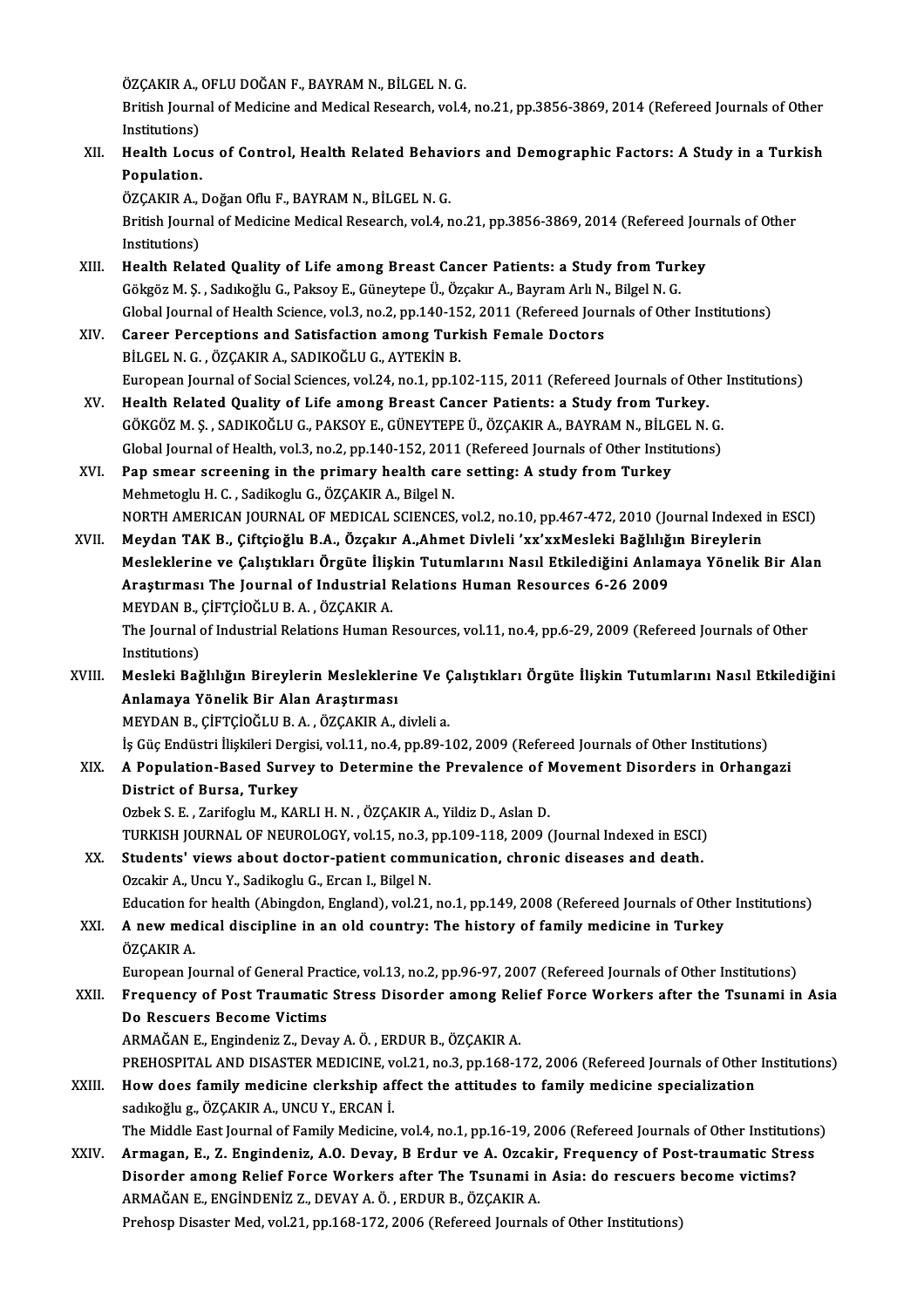XXV. Yaşlı Hastaya Birinci Basamakta Yaklaşım<br>UNGU Y. ÖZCAKIR A **Yaşlı Hastaya Birin<br>UNCU Y., ÖZÇAKIR A.**<br>Coristri val 6 na 1 n Yaşlı Hastaya Birinci Basamakta Yaklaşım<br>UNCU Y., ÖZÇAKIR A.<br>Geriatri, vol.6, no.1, pp.31-37, 2003 (Other Refereed National Journals)<br>Mesleksel Beseni Eğitimi Asısından Galdiğimiz Nakta UNCU Y., ÖZÇAKIR A.<br>Geriatri, vol.6, no.1, pp.31-37, 2003 (Other Refereed Nation<br>XXVI. Mesleksel Beceri Eğitimi Açısından Geldiğimiz Nokta<br>ÖZÇAKIR A., UNCU Y.

# Geriatri, vol.6, no.1, p<br>Mesleksel Beceri E<br>ÖZÇAKIR A., UNCU Y.<br>Uludağ Üniversitesi T

Uludağ Üniversitesi Tıp Fakültesi Dergisi, vol.28, no.3, pp.105-107, 2002 (Other Refereed National Journals)

# oludag oniversitesi Tip ra<br>Books & Book Chapters

ooks & Book Chapt<br>I. Yaşlılık ve Kanser<br>ÖZCAKIR A I. Yaşlılık ve Kanser<br>ÖZÇAKIR A. Yaşlılık ve Kanser<br>ÖZÇAKIR A.<br>in: Aile Hekimliği Başucu Kitabı, Ercan E., Editor, Selen Yayıncılık, İstanbul, pp.433-436, 2022<br>Eilvasyon, Temaslı takihi ve evde hasta izlemi

- II. Filyasyon, Temaslı takibi ve evde hasta izlemi<br>ÖZÇAKIR A., UNCU Y. in: Aile Hekimliği Baş<br>Filyasyon, Temaslı<br>ÖZÇAKIR A., UNCU Y.<br>in: COVID 19. Abmet. Filyasyon, Temaslı takibi ve evde hasta izlemi<br>ÖZÇAKIR A., UNCU Y.<br>in: COVID-19, Ahmet URSAVAŞ, Halis AKALIN, Editor, Medyay Kitabevi, Bursa, pp.501-510, 2021<br>COVID-19 ve Aile Hekimliği
- III. COVID-19 ve Aile Hekimliği<br>ÖZÇAKIR A., UNCU Y. in: COVID-19, Ahmet<br>COVID-19 ve Aile F<br>ÖZÇAKIR A., UNCU Y.<br>in: Multidialiner CO.
	-

COVID-19 ve Aile Hekimliği<br>ÖZÇAKIR A., UNCU Y.<br>in: Multidisipliner COVID-19, Cem Heper, Editor, Bursa Tabip Odası Yayınları, Bursa, pp.687-697, 2021<br>COVID-19 ve Aile Hekimliği

# IV. COVID-19 ve Aile Hekimliği

in: Multidisipliner<br>COVID-19 ve Aile<br>Özçakır A., Uncu Y.<br>in: Multidisipliner (

in: Multidisipliner COVID-19, Dr. Cem HEPER, Editor, Bursa Tabip Odası Yayınları, Bursa, pp.687-697, 2020

# Özçakır A., Uncu Y.<br>in: Multidisipliner COVID-19, Dr. Ce<br>V. Homeopati ve Yaşam Tarzımız<br>Özçəler A in: Multidi<br>Homeopa<br>Özçakır A.<br>in: Celenel

Özçakır A.<br>in: Geleneksel ve Tamamlayıcı Tıp Uygulamaları , Ed.Serpil DEMİRAĞ, Editor, Hipokrat, Ankara, pp.131-137, 2020

## VI. Homeopati

## ÖZÇAKIRA.

Homeopati<br>ÖZÇAKIR A.<br>in: Bütüncül Tıp (Birinci Basamakta ve Aile Hekimliğinde Güncel Tanı-Tedavi)., Özkara A, Kekilli M, Demirel B, Çifçi ÖZÇAKIR A.<br>in: Bütüncül Tıp (Birinci Basamakta ve Aile Hekimliğinde Güncel Ta<br>A, Tursun S, Editor, Nobel Tıp Kitabevi, Ankara, pp.192-194, 2020<br>Hemeenati ve Yasam Tarzımız in: Bütüncül Tıp (Birinci Basamakt:<br>A, Tursun S, Editor, Nobel Tıp Kital<br>VII. **Homeopati ve Yaşam Tarzımız**<br>ÖZCAKIP A A, Tursun S,<br><mark>Homeopati</mark><br>ÖZÇAKIR A.<br>in: Celeneks

Homeopati ve Yaşam Tarzımız<br>ÖZÇAKIR A.<br>in: Geleneksel ve Tamamlayıcı Tıp Uygulamaları, Serpil DEMİRAĞ, Editor, Hipokrat Kitabevi, Ankara, pp.131-137, ÖZÇAI<br>in: Gel<br>2020<br>Home in: Gelenekse<br>2020<br>VIII. **Homeopati.**<br>Özgelyn A 2020<br>Homeopa<br>Özçakır A.<br>in: Celanel

H**omeopati.**<br>Özçakır A.<br>in: Geleneksel ve Tamamlayıcı Tıp Uygulamaları. Dünden Bugüne, Nereden Nereye? , Ed. Serpil DEMİRAĞ, Editor,<br>Hinelmat, Ankara, np.153, 162, 2019 Özçakır A.<br>in: Geleneksel ve Tamamlayıcı Tıp Uy<br>Hipokrat, Ankara, pp.153-162, 2019<br>Kötü baber yerme Hipokrat, Ankara, pp.153-162, 2019

# IX. Kötü haber verme

Kötü haber verme<br>ÖZÇAKIR A.<br>in: Birinci Basamakta Tanı ve Tedavi, Bozdemir N, Kara IH, Editor, Nobel Tıp Kitabevi, Adana, pp.82-84, 2010<br>Alternatif tın in: Birinci Ba<br><mark>Alternatif</mark> t<br>ÖZÇAKIR A.<br>in: Birinci Ba</mark>

# X. Alternatif tıp

in: Birinci Basamakta Tanı ve Tedavi, Bozdemir N, Kara IH, Editor, Nobel Tıp Kitabevi, Adana, pp.188-190, 2010

## Refereed Congress / Symposium Publications in Proceedings

# efereed Congress / Symposium Publications in Proceedings<br>I. - AİLE HEKİMLİĞİ POLİKLİNİĞİNE BAŞVURAN BİR GRUP ERİŞKİNİN SAĞLIKLI BESLENMEYE<br>RAKISLARI ALE HEKIN<br>BAKIŞLARI<br>BAKIŞLARI AİLE HEKİMLİĞİ POLİK<br>BAKIŞLARI<br>ÇELİKCAN G., ÖZÇAKIR A.<br>19 III IISI ARAPASI DOĞU

BAKIŞLARI<br>ÇELİKCAN G., ÖZÇAKIR A.<br>18.ULUSLARARASI DOĞU AKDENİZ AİLE HEKİMLİĞİ KONGRESİ, Adana, Turkey, 25 - 28 April 2019